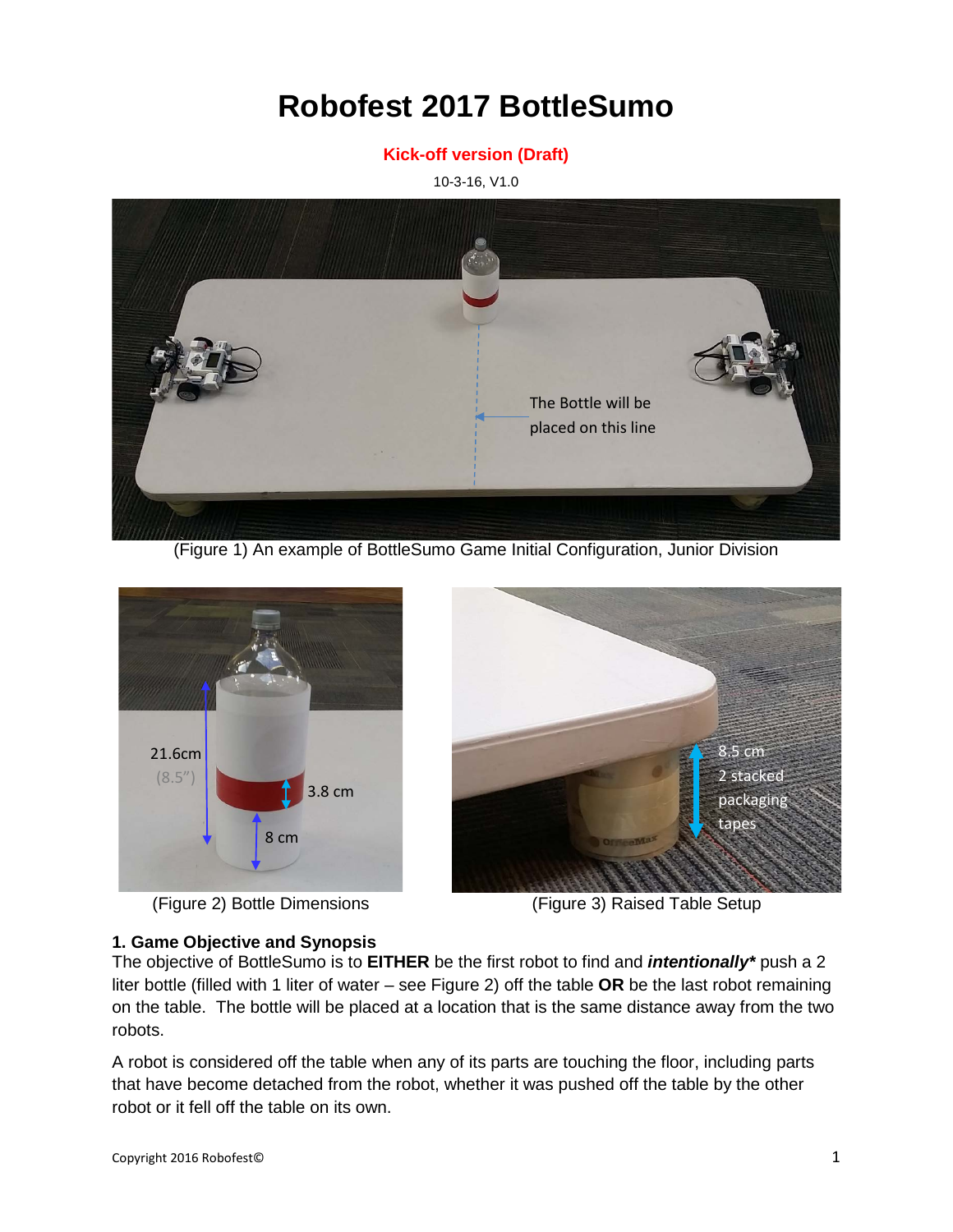A robot is declared the winner of a match if one of the following criteria is met:

- It intentionally pushes the bottle off the table and then remains on the table for at least 3 seconds. **NOTE:** Judge must count to three to insure time requirement has been met before declaring a winner.
- It intentionally or unintentionally pushes the opponent off the table and then remains on the table for at least 3 seconds. **NOTE:** Judge must count to three to insure time requirement has been met before declaring a winner.
- It remains on the table for at least 3 seconds after the opponent has committed "Sumocide" by falling off the table. **NOTE:** Judge must count to three to insure time requirement has been met before declaring a winner.
- If its opponent first pushes the bottle off the table but then commits "Sumocide" before the judge reaches the end of the 3 second count, the robot must remain on the table for an additional 3 seconds to win the match. **NOTE:** Judge must begin a new count to three after the opponent's "Sumocide" to insure time requirement has been met before declaring a winner.

Each robot must be fully autonomous. No human control, signal, or remote computer control (tele-operation) is allowed.

(\*) **Intentionally** pushing the bottle off the table is defined as "the robot pushes the bottle off the table with any side of the robot that has a sensor, while neither the robot nor the bottle is in contact with the second robot." See the right figure. Robot A is not in contact with B or bottle.



**Unintentionally** pushing the bottle off the table is defined as "when the bottle falls off the table while both robots are in contact with each other [see (a) and (b) below], or when a robot pushes the bottle off the table with a side that does not have a sensor, as in the case when a robot is spinning [see (c) below], for example."



As shown in figure (d) above, suppose B pushed the bottle off the table. It is an unintentional (not a clean) push, since the bottle was touched by robot A.

The game continues without the Bottle as head-to-head sumo wrestling when:

- The bottle is unintentionally pushed off the table
- It is *not* clear which robot pushed the bottle off the table

How to start the game (the way to start the robot moving) is an **unknown task** that is unveiled 30 minutes prior to impounding robots – *An example of the unknown task: a robot must wait 5*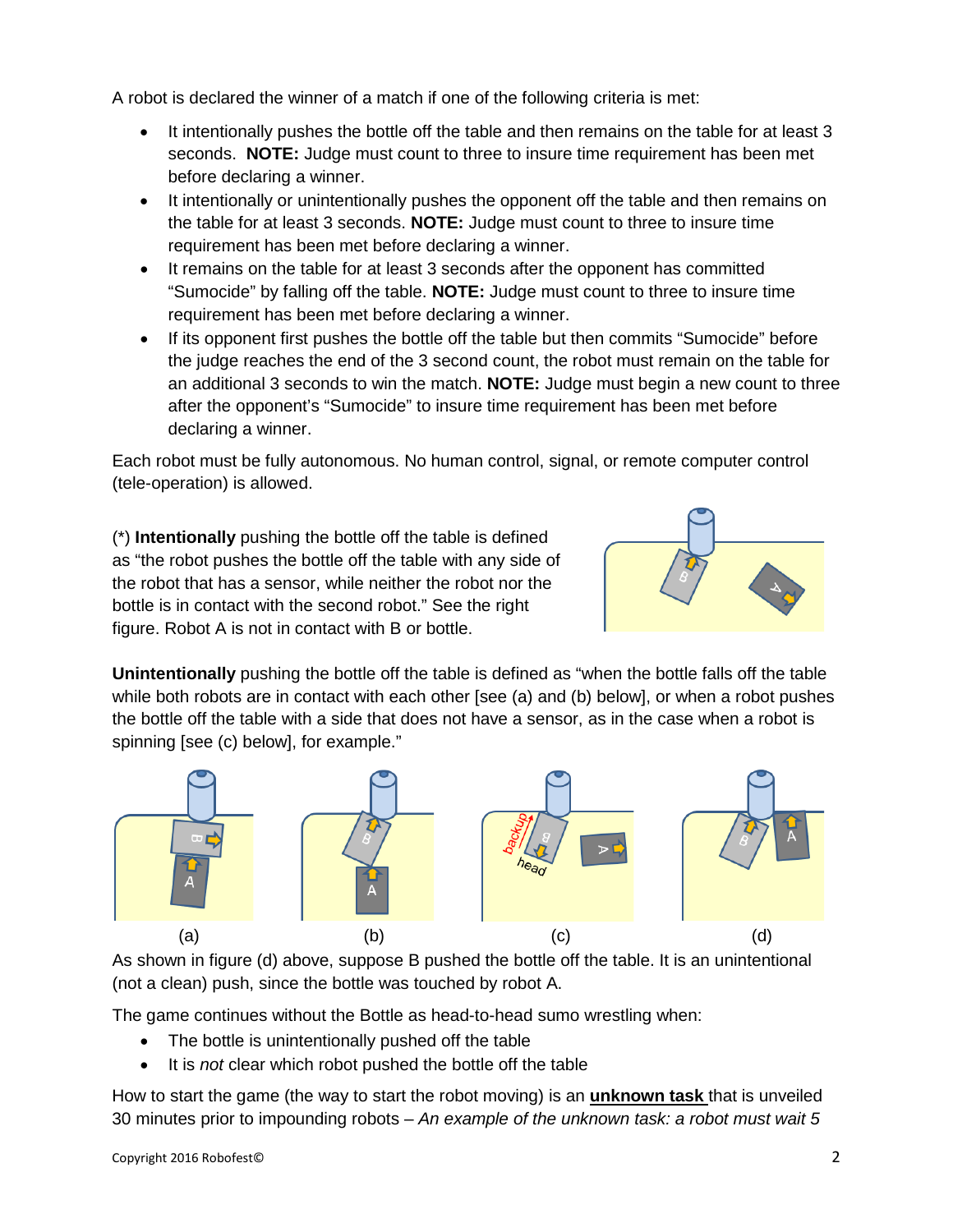*seconds after the game is started during which a judge will place a bottle on the table approximately equidistant from each robot.*

### **2. Age Divisions and Competitions**

Junior (Grades 5-8) Division teams will be using one table shown in Figure 1. Senior (Grades 9- 12) teams will use two tables with an unknown configuration and has different robot requirements. See Figure 4 and Section 4 below.

## **3. Team Size**

Maximum three members per team for both Jr. Division and Sr. Division.

#### **4. Robot Requirements**

Teams must bring a fully-constructed robot to the competition with a label clearly indicating their team number and the "front" of their robot. Teams will need to bring laptop computers to modify their programs to solve the unknown starting task as well as to adjust their programs for the lighting conditions, floor color, and table color, etc. that are unknown until the competition day. The following table shows details about robot specifications.

|                                            | <b>Junior Division</b>                                                                                                                                          | <b>Senior Division</b>                                                                                                  |
|--------------------------------------------|-----------------------------------------------------------------------------------------------------------------------------------------------------------------|-------------------------------------------------------------------------------------------------------------------------|
| Maximum robot weight                       | $1$ Kg                                                                                                                                                          |                                                                                                                         |
| <b>Robot Controller</b>                    | Lego NXT or EV3                                                                                                                                                 | Any                                                                                                                     |
| Maximum robot width,<br>length, and height | Must fit in $25x25x25cm$ hox.<br>Robots may $*NOT*$ expand their<br>dimensions during the game.                                                                 | Must fit in 25x25x25cm box.<br>Robots <b>may expand</b> their<br>dimensions, but the maximum<br>dimensions allowable is |
|                                            |                                                                                                                                                                 | 35x35x35cm.                                                                                                             |
| Number of robot<br>controllers per robot   | One controller only                                                                                                                                             | Any                                                                                                                     |
| Traditional sensor types                   | Any unless it can be harmful to humans.                                                                                                                         |                                                                                                                         |
| On-board vision sensor<br>system           | Not allowed                                                                                                                                                     | Allowed                                                                                                                 |
| Number of sensors                          | Any                                                                                                                                                             |                                                                                                                         |
| Motor types                                | Any                                                                                                                                                             |                                                                                                                         |
| Number of motors                           | Maximum 3                                                                                                                                                       |                                                                                                                         |
| Wheels or legs                             | Either                                                                                                                                                          |                                                                                                                         |
| <b>Material</b>                            | Any. You may use tape, glue, rubber bands, etc. (However, you cannot<br>glue/tape the robot to the sumo ring floor.) Vacuum or sticky tires are<br>not allowed. |                                                                                                                         |
| Programming language                       | Any                                                                                                                                                             |                                                                                                                         |

## **5. Game Playing Field Table**

The tables that are used for the competition are 30"x72" (actual size is about 75 cm x 182 cm) plastic folding tables. The recommended brand is "LifeTime" which can be found at http://www.buylifetime.com/Products/BLT/PID-22901.aspx. The four corners of the table are rounded. The radius of the corner circle is 4cm ~ 7cm. The thickness of the table is about 4.5cm. The surface is light in color, for example, almond, tan, or gray. The exact size, color, brightness, and edge shape are unknown until the day of the competition. The table is placed on a dark colored floor with the legs folded under. The table can be raised up as shown in Figure 3.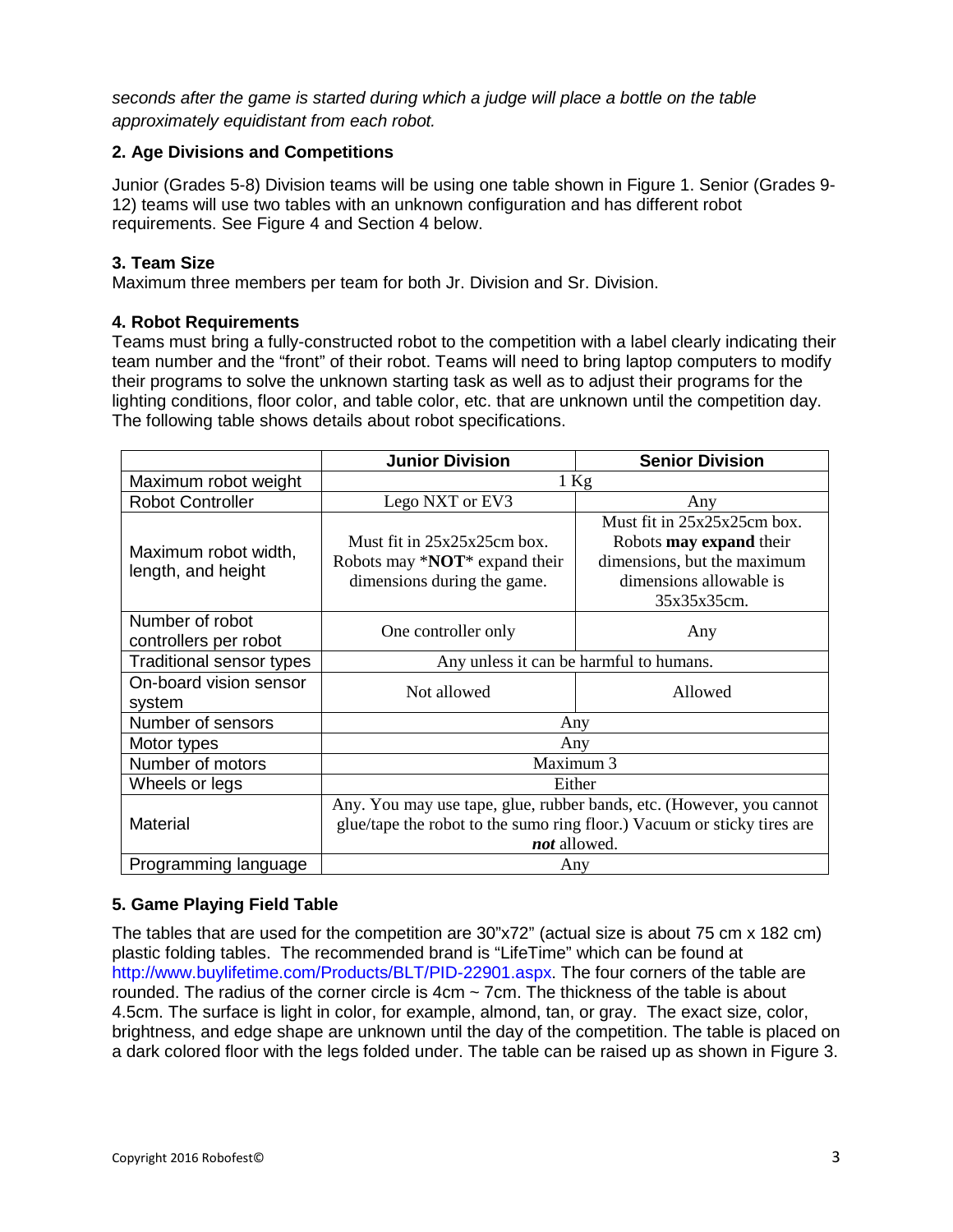A two liter bottle is covered with Legal size (8.5"x14") white paper. Red electrical tape or color paper is used to create a red stripe as shown in Figure 2. The exact color of the red tape is unknown until the competition day.

The Senior Division field is made up of 2 tables. An example of a possible setup is shown in Figure 4. Figure 5a and 5b show how to connect them using masking tape similar to the color of the table. The exact color of the tape is unknown until the competition day.



#### **6. Competition Procedures**

- 1) Immediately after opening ceremonies, the method of starting the robot is unveiled. 30 minutes will be given to teams to work on their robot. No adult help is allowed at this time.
- 2) After the 30 minute student work period, all the robots are impounded. At that time, robot size and weight will be checked. Judges will also inspect the robot for any illegal materials.
- 3) *Time Trials*: The Judge will measure the time taken for each robot (one per table) to push two bottles (for Junior Division) or three bottles (for Senior Division) off the table. The maximum time given is 2 minutes. If the robot itself falls off the table, 2 minutes 1 second will be recorded. Special prizes may be awarded based on these Time Trial results.
- 4) After each team's Time Trial, their robot must be returned to impound.
- 5) After the Time Trials of all the robots, judges will allow teams to take the robots back to the team table to work on the robot for about 10 minutes. During this time, robots will be ranked based on the time taken to complete the time trial. Using these rankings, Single Elimination Seeded Tournament Brackets will be made. (See [http://www.printyourbrackets.com\)](http://www.printyourbrackets.com/)